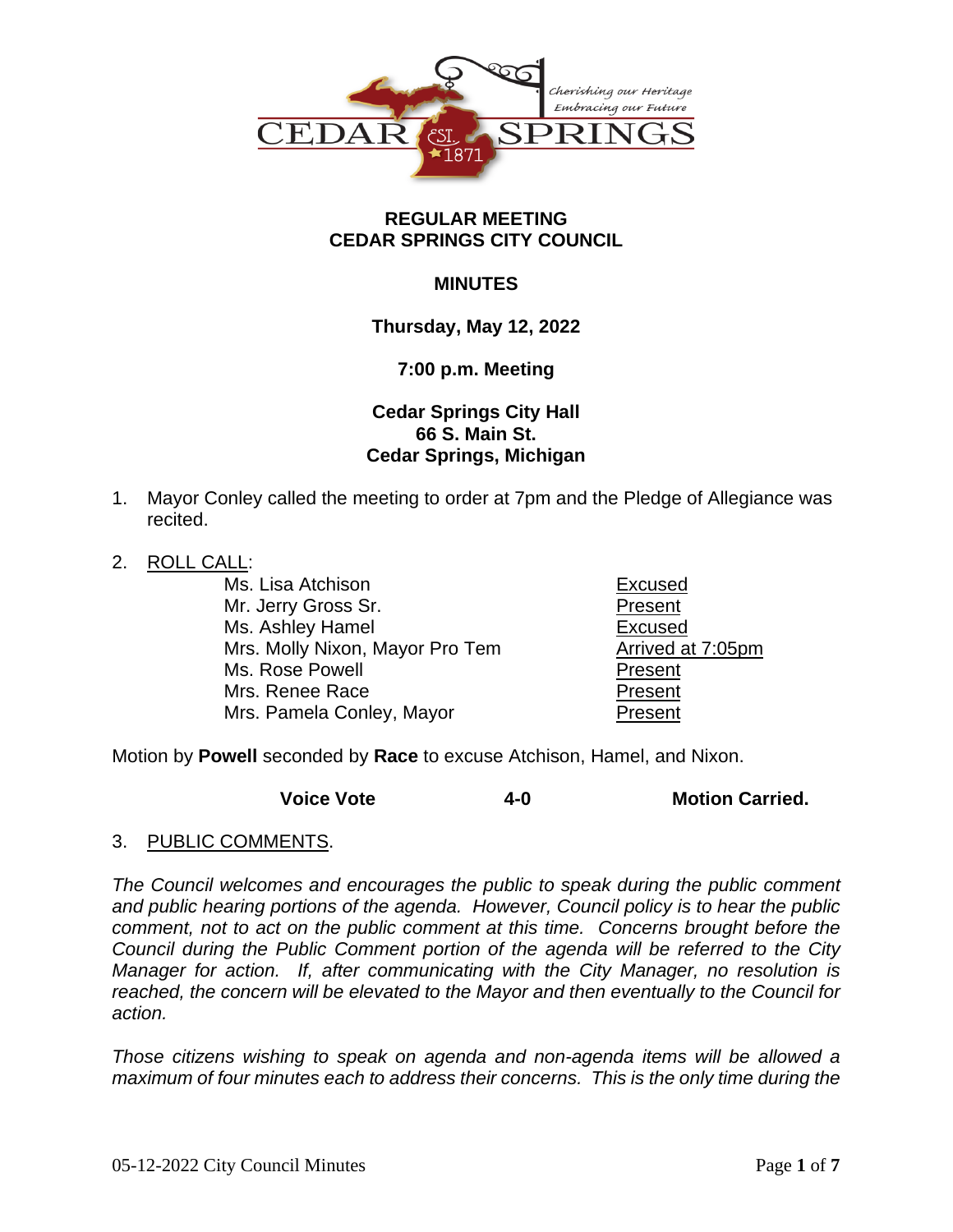*Council meeting that citizens are allowed to address the Council. Please state your name and address for the record if you would like.*

### **Nixon arrived at 7:05pm.**

**Kame Howe** reported that the library has had many successful programs including story time, spring bingo, seed starting, Easter events, readers theater, and senior programing. She also reminded everyone of the library's 5<sup>th</sup> birthday celebration.

**James Covel** reported that he has removed his belongings from the City Property. He reported that the city would need to build a bridge to make the land usable for city purposes. He requested the board consider allowing him to lease the property from the city.

**Gage Selvius** spoke on behalf of the multifamily dwellings. He reported that he thought the homes were built in compliance, but that zoning had changed and made the homes non-conforming. He reported that the homes have been legal non-conforming properties for decades. His clients received a letter from the Code Enforcer stating that the homes needed to convert to single family homes if they are sold. He stated that the letter has no legal basis and is an unconstitutional taking. He reported that the Cedar Springs zoning ordinance permits legal non-conforming uses, sited MCL 125.3208, and reported that there is case law that supports that non-conforming use can continue after a sale of property. If the City does not respond the property owners will pursue litigation.

**Christopher Conflitti** feels that there are people in power that are not using the power for the people. He reported that he needs a resolution to the multifamily home problem before he can rebuild his multifamily home that was fire damaged.

**Dan Spitzbergen** reported that the multifamily home issue has been removed from the agenda. He has been working to resolve this issue and legal action was necessary because he has tried to work with the City Manager and the Mayor and no action was taken. He urged the council to make a decision.

**Derek Wladischkin** reported that he was confused that the council was surprised by the potential legal action of the landlords when the City Manager reported that he was ready to take legal action on the issue. He reports that he has had several vacant apartments because the city will not let him get a rental application until the multifamily home issue is resolved. He reported that he has contacted the City Manager months ago without a response.

**Sue Wolfe** reported that it was hard to hear that the City Manager and the Mayor have had several meetings with the proposed apartment complex, but that no action has been taken on their ongoing multifamily issue. She did not want to take the city to court, but asked what else can they do?

### 4. PUBLIC HEARINGS.

A. 2022-2023 Budget **Conley opened the public hearing at 7:32pm.**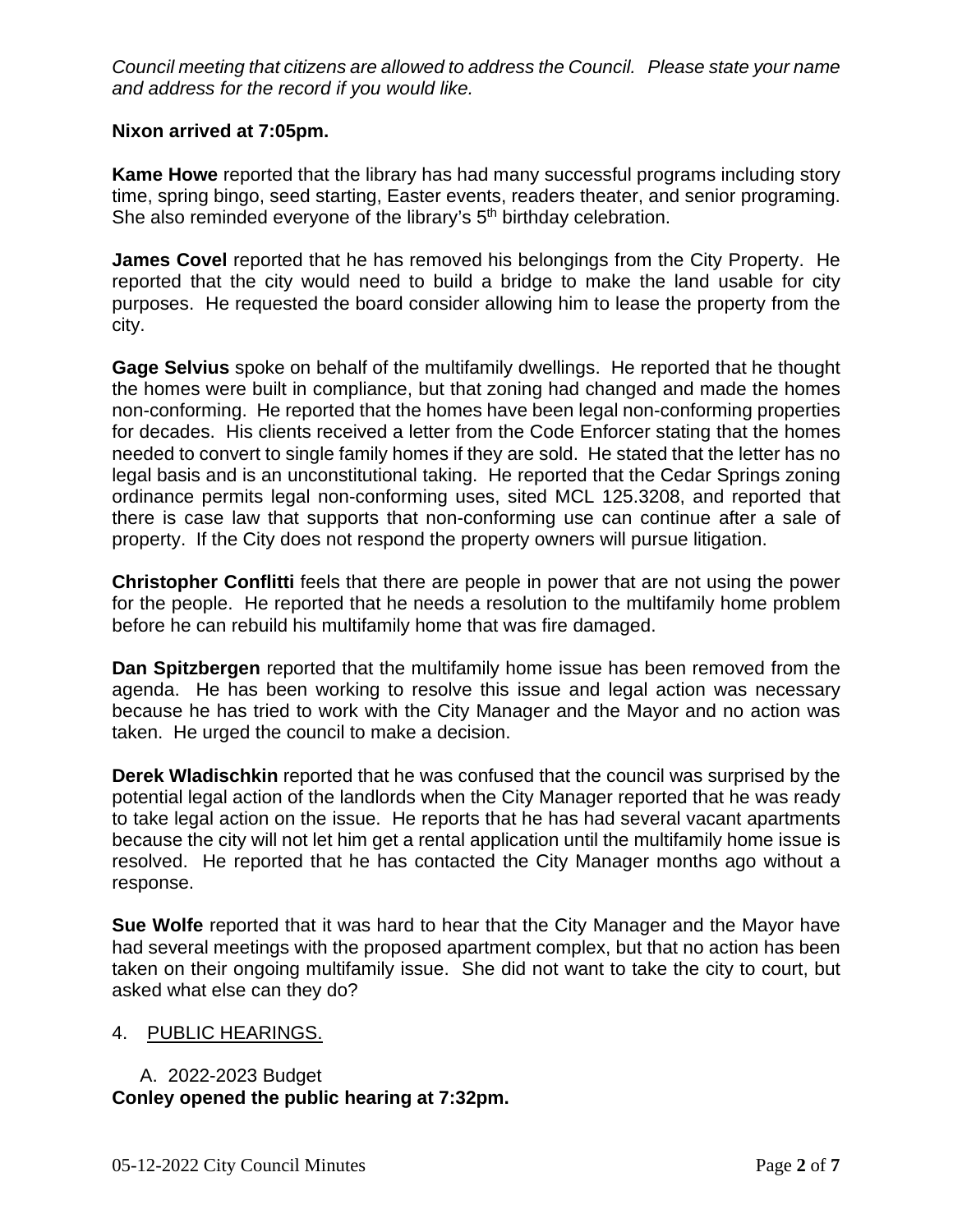Public Comment: None.

## **Conley closed the public hearing at 7:34pm.**

### 5. ADOPTION OF AGENDA.

Motion by **Nixon** seconded by **Race** to adopt the agenda with the addition of 7E Motion To Approve Of The Letter Of Support For Downtown Pocket Park And To Modify Item 7B Subpart 5 "There Shall Be A Continuous Five-Foot Wide, ADA-Compliant Sidewalk That Connects An Off-Site Vehicle Parking Area To The Place Of Worship.

## **Roll Call Vote 5-0 Motion Carried.**

## 6. CONSENT AGENDA.

*Councilmembers may request that any or all items be removed from the Consent Agenda. A motion is then in order to adopt all items not removed from the Consent Agenda. Requesting the removal of an item from the Consent Agenda is a prerogative afforded each councilmember and does not require the support of other councilmembers.*

- A. Approval of the minutes of the Regular Meeting April 14, 2022.
- B. Approval of the Checks Paid Prior #s 46272 thru 46341 and Electronic Transfers totaling \$135,730.17.
- C. Motion To Approve Resolution 2022- 09 A Resolution To Adopt The City Of Cedar Springs' 2022-2023 Annual Budget
- D. Motion To Approve Resolution 2022- 10 A Resolution To Establish The Millage Rate For Real And Personal Property In The City Of Cedar Springs For The Fiscal Year 2022 – 2023
- E. Motion To Approve Resolution 2022- 11 A Resolution To Adopt The 2022 Fees And Charges For Municipal Services.
- F. Motion to approve the MML Liability & Property Pool coverage proposal in the amount of \$48,587 and the MML Worker's Comp coverage proposal for a price not to exceed \$3,580.00.
- G. Motion to adopt revisions as presented to Policy 14: Policy Regarding Public Inspection of Assessing Records.
- H. Motion to approve purchase of Influent Pump Motor at WWTP. Price not to exceed \$15,457.42.
- I. Motion to approve of the Option to Purchase Real Estate Agreement for the property at 333 Ash St.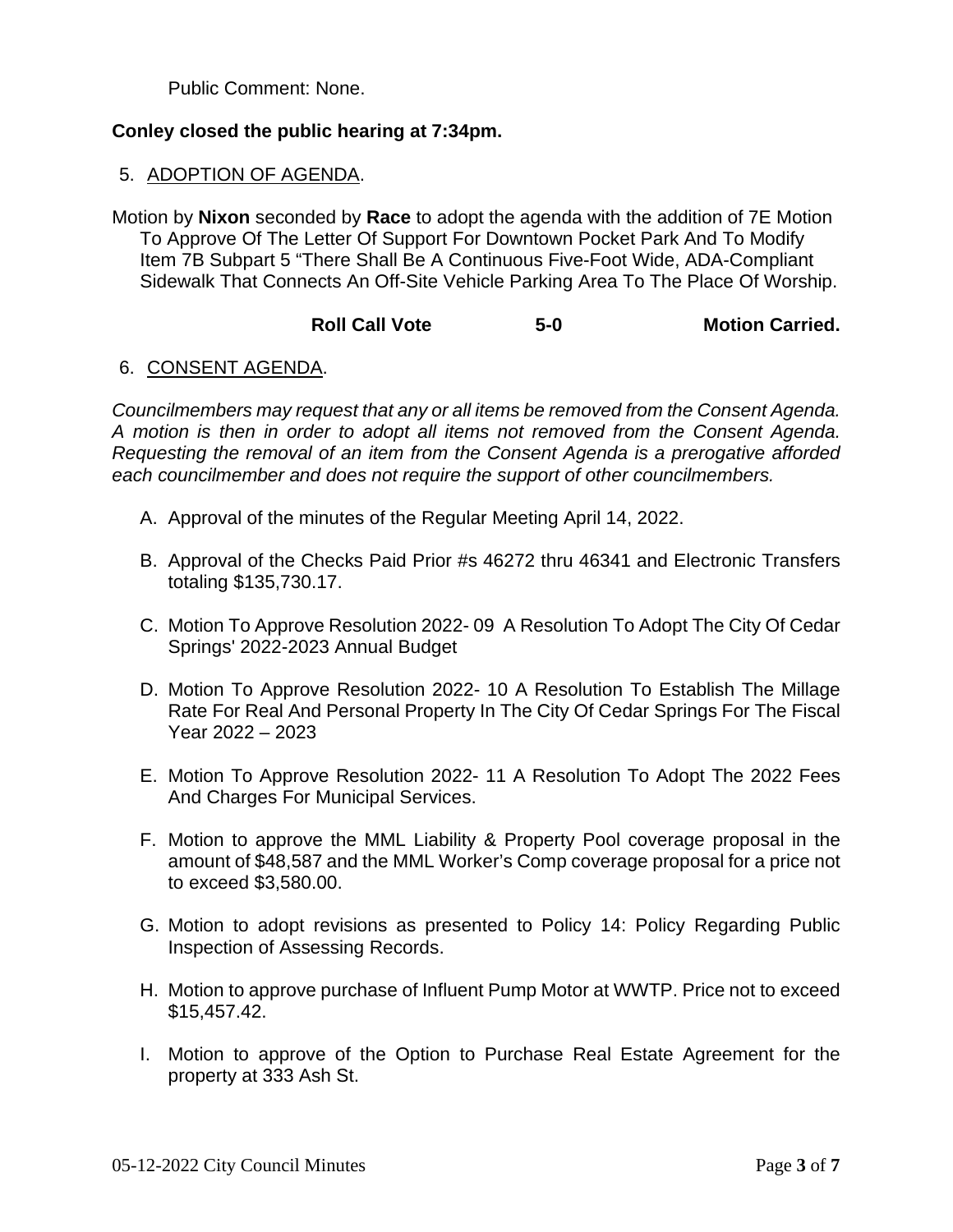J. Motion to approve of the Drainage Easement for the White Pine Trails neighborhood

i. Drainage Easement Exhibit A

Powell reported that it was tough to raise water rates, but that it was necessary. **Conley** remarked that NPR reported that small communities across the US are seeing water rates double and triple.

Motion by **Gross** seconded by **Nixon** to approve the consent agenda as presented.

**Roll Call Vote 5-0 Motion Carried.**

#### 7. ACTION ITEMS:

- A. Motion to approve of the 2022 Cedar Springs Social District Plan
	- i. Motion to approve Resolution 2022-12 A Resolution Approving and Recommending Michigan Liquor Control Commission Consideration And Approval Of Certain Licensees For Social District Permits Pursuant To Public Act 24 Of 2020

Motion by **Powell** seconded by **Nixon** to approve Resolution 2022-12 A Resolution Approving and Recommending Michigan Liquor Control Commission Consideration And Approval Of Certain Licensees For Social District Permits Pursuant To Public Act 24 Of 2020.

| <b>Roll Call Vote</b> | 4-1 (Gross) | <b>Motion Carried.</b> |
|-----------------------|-------------|------------------------|
|-----------------------|-------------|------------------------|

ii. Motion to approve Resolution 2022-13 A Resolution Designating Social Districts That Contain Commons Areas In Order To Allow Certain On-Premises Liquor Licensees Expanded Use Of Shared Areas For Consumption Of Alcohol Pursuant To Public Act 24 Of 2020

Motion by **Powell** seconded by **Race** to approve Resolution 2022-13 A Resolution Designating Social Districts That Contain Commons Areas In Order To Allow Certain On-Premises Liquor Licensees Expanded Use Of Shared Areas For Consumption Of Alcohol Pursuant To Public Act 24 Of 2020

## **Roll Call Vote 4-1 (Gross) Motion Carried.**

B. Motion to approve Ordinance 240 An Ordinance To: Amend Chapter 32, Article VIII-Section 32-696 Uses-C Through E, Subpart (B) Churches Of The Code Of Ordinances For The City Of Cedar Springs. And to Modify Subpart 5 "There Shall Be A Continuous Five-Foot Wide, ADA-Compliant Sidewalk That Connects An Off-Site Vehicle Parking Area To The Place Of Worship. The proposed ordinance reduces the required lot size and amends parking requirements for Churches. – Second Reading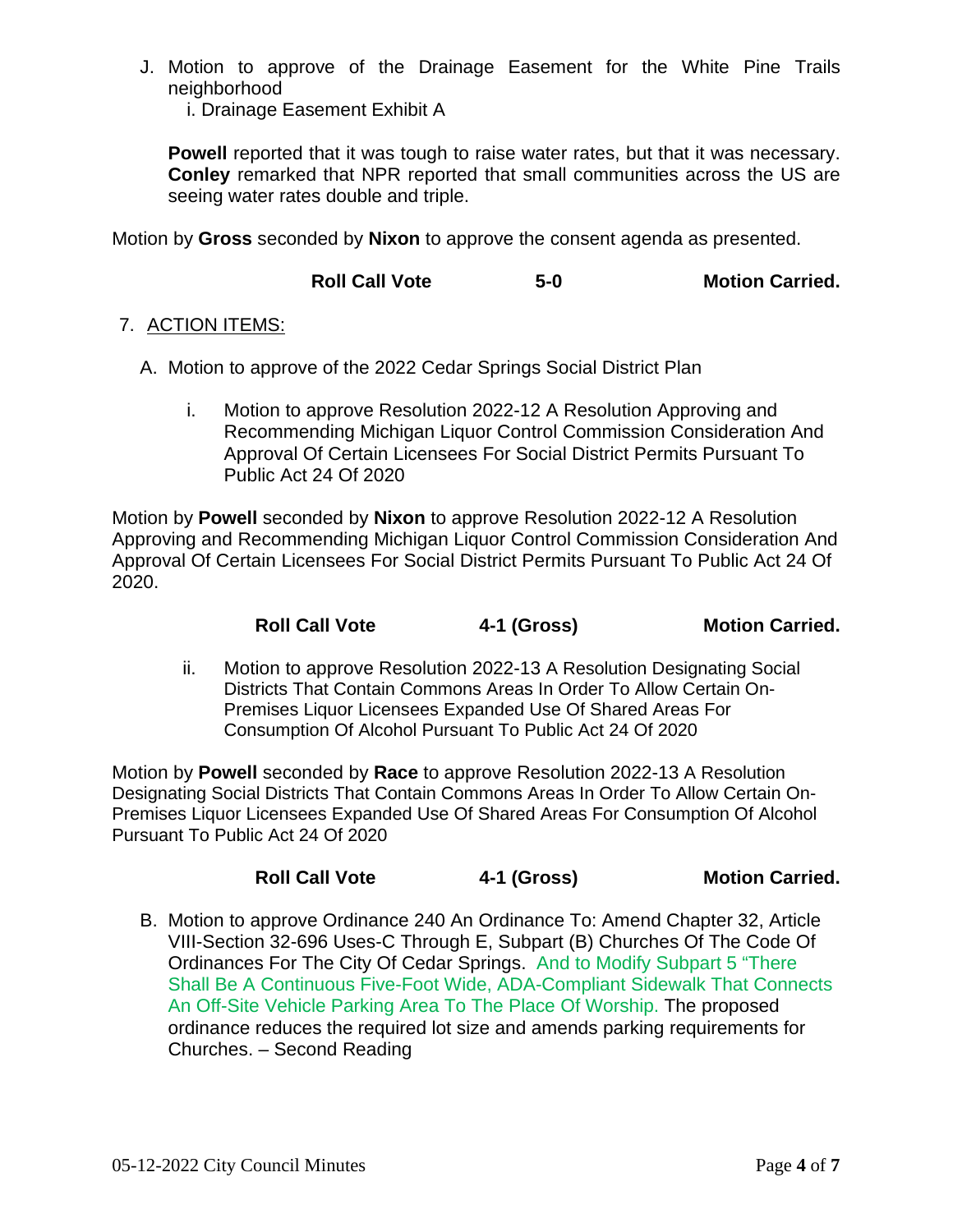Motion by **Powell** seconded by **Race** to approve Ordinance 240 An Ordinance To: Amend Chapter 32, Article VIII-Section 32-696 Uses-C Through E, Subpart (B) Churches Of The Code Of Ordinances For The City Of Cedar Springs. And to Modify Subpart 5 "There Shall Be A Continuous Five-Foot Wide, ADA-Compliant Sidewalk That Connects An Off-Site Vehicle Parking Area To The Place Of Worship.

| <b>Roll Call Vote</b> | $5-0$ | <b>Motion Carried.</b> |
|-----------------------|-------|------------------------|
|                       |       |                        |

- C. Motion to approve the Patriot's Motor Show and Festival Community Event for July 2<sup>nd</sup>, 2022 subject to final approval of the City Manager.
	- i. Event Outline and Details
	- ii. Event Map

**Jordan White** reported that he is working on finalizing the event details.

Motion by **Race** seconded by **Nixon** to approve the Patriot's Motor Show and Festival Community Event for July 2<sup>nd</sup>, 2022 subject to final approval of the City Manager.

D. Motion to appoint Councilperson Lisa Atchison to serve on the Cedar Springs Planning Commission

Motion by **Powell** seconded by **Nixon** to appoint Councilperson Lisa Atchison to serve on the Cedar Springs Planning Commission.

| <b>Roll Call Vote</b><br>$5-0$ | <b>Motion Carried.</b> |
|--------------------------------|------------------------|
|--------------------------------|------------------------|

E. Motion To Approve Of The Letter Of Support For Downtown Pocket Park.

**Womack** reported that he would like the council to consider the grant letter for the downtown pocket park. He reported that he will be working to reduce the current cost estimate. He needs to submit the grant by May 23<sup>rd</sup>. **Powell** thinks that the park is a great idea, but would like to give it a name other than a pocket park.

Motion by **Gross** seconded by **Nixon** To Approve Of The Letter Of Support For Downtown Pocket Park as written and as authorize the Mayor to sign.

# **Roll Call Vote 5-0 Motion Carried.**

### 8. DISCUSSION ITEMS:

A. City Impact proposed purchase or donation of North Park land for a parking lot **Womack** reported that the property utilized an EPA grant and "conversion" would be a possible problem for current and future grant eligibility. He suggested possibly repainting the existing parking that could be used by City Impact. **Gross** expressed some concern with the bridge at that location because it does not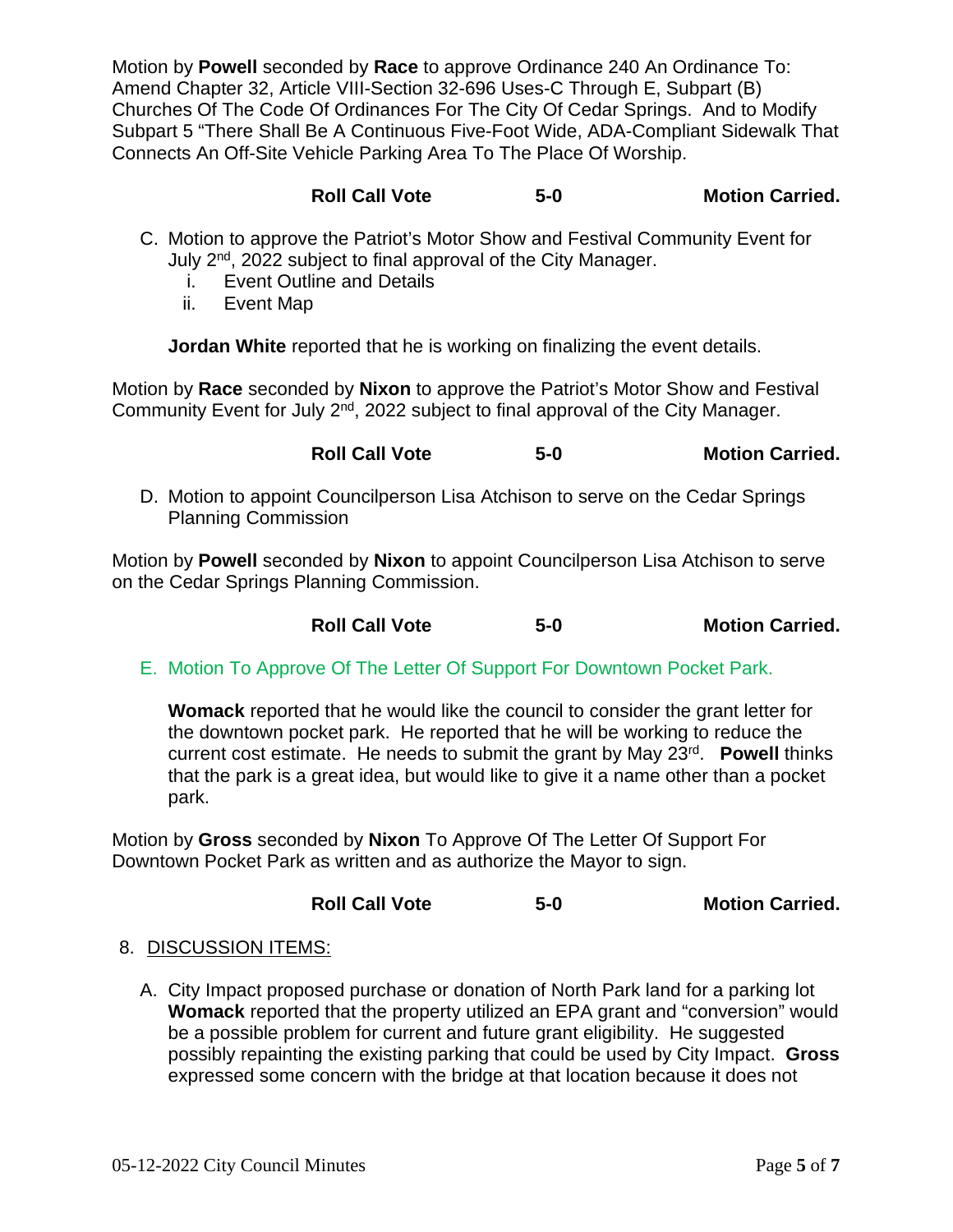have any rails. **Conley** would like to add a botanical garden for Michigan native trees and plants to the area.

- B. Discussion regarding the Downtown Development Authority's proposed Downtown Pocket Park at 17 N. Main St.
	- i. Engineer's estimate of probable costs

**Powell** thought the project was a fantastic idea, but very expensive. **Conley** questioned who would be responsible for maintaining the proposed bathrooms?

#### 9. COMMUNICATIONS:

- A. Community Event Calendar
- B. 2022 Calendar
- C. Cedar Springs Cannabis Company State License Notification Complete Application
- D. Lake Life Farms (Retail) State License Notification Complete Application
- E. Van Cannabis State License Notification Determination
- F. Worship Service at the Amphitheater Community Event July  $24<sup>th</sup>$ ,  $31<sup>st</sup>$ , August  $7<sup>th</sup>$ , 14<sup>th</sup> from 5pm to 8pm.
- G. DDA Mural Modification at 71 N. Main St.

### 10. DEPARTMENT REPORTS:

- A. City Manager reported that he understands the landlord's frustrations, but he does not appreciate half-truths. The City recently held Deputy Finance Director/Clerk interviews and is looking to offer the position soon. The summer will be busy with concerts, movies, and summer events.
- B. Department of Public Works. i. Infrastructure Alternative's operational and maintenance report.
- C. Police Department reported that he has been working on the final preparations for the Cedar Blitz race.
- D. Fire Department reported that Feeding America will be hosting a food truck at the Fire station on Monday, May 16 at 4:30pm.
- E. City Clerk reported that the May election went well and that all of the departments have been extremely busy.
- F. Finance Director/Treasurer. i. Cash Summary Report.